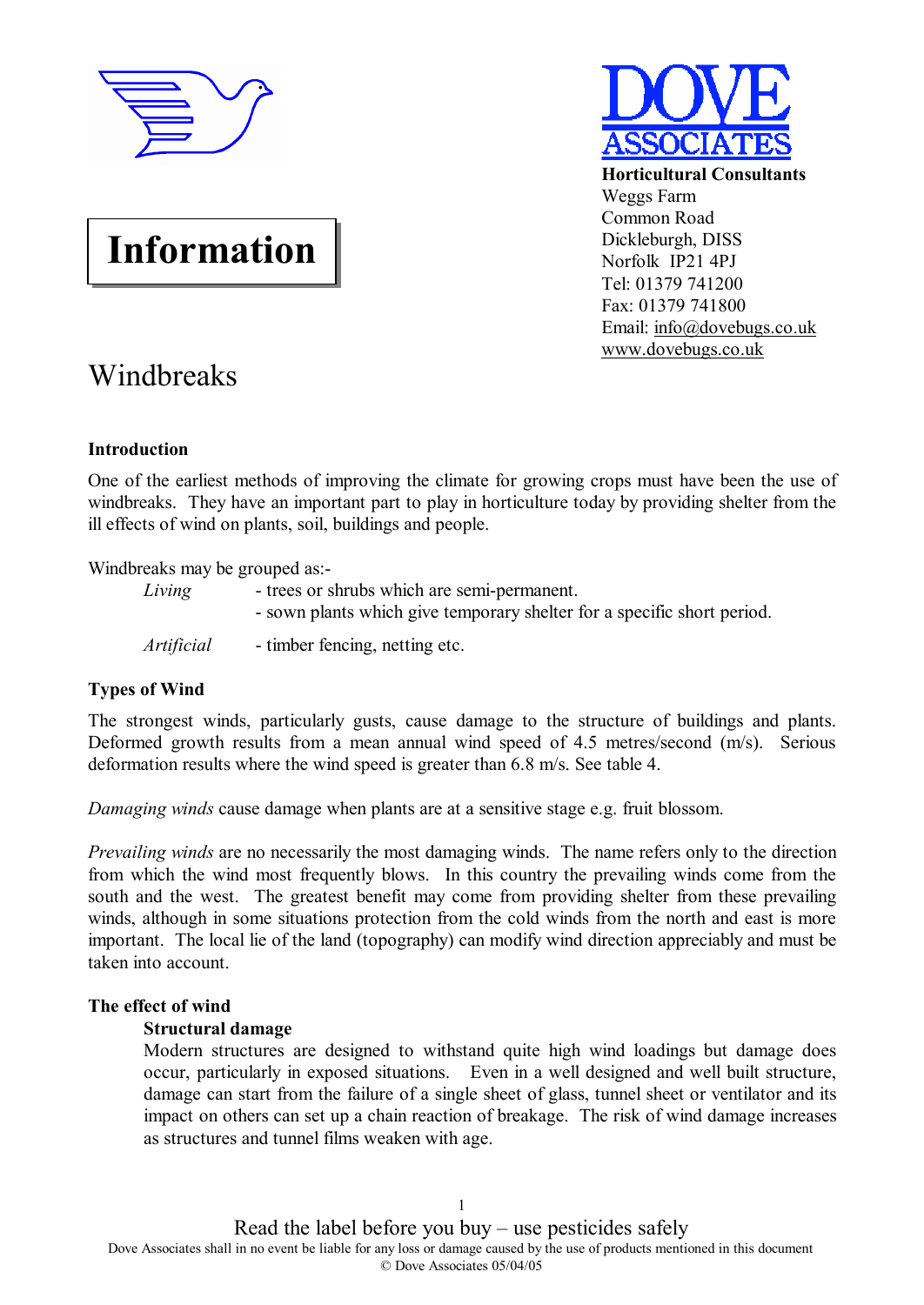As well as having to pay for repairs, the grower may suffer direct crop losses from flying glass and subsequently weather damage. His cropping schedule may be delayed resulting in consequential losses long after the original wind damage. Some multiples insist on glass-free crops and some but not all of these losses can be covered by insurance.

Plastic structures have proved to be particularly vulnerable to wind damage. It is possible to reduce the risk of failure to a very low level by the provision of stronger structures but this could prove to be costly on very exposed sites.

# **Heat loss**

The rate of heat loss from a structure depends on

a) The difference in temperature between the inside and outside of the structure

b) The wind speed; heat loss doubles as wind speed increases from 0 to 15mph The figures of fuel consumption in Table 1 show the relative importance of these 2 factors in maintaining 21°C (70°F) in average January conditions in a typical glasshouse near Birmingham. The estimated fuel total has been apportioned into the amounts which would have been used in differing combinations of wind and temperature. The amount used in frosty weather is much less than the amount used in windy weather, because the latter goes on for much longer. It is clear, therefore, that there is much to be gained by tackling the wind problem.

| Total | Light Winds | "Wind   | Light Winds | Windy    |
|-------|-------------|---------|-------------|----------|
|       | Frosty      | Frosts" | No Frost    | No Frost |
| 100   | 6.4         |         | 33.2        |          |

TABLE 1: Weather Conditions and Fuel Consumption,  $\frac{0}{6}$ 

"light winds"  $= 10$ mph or less

The use of a thermal screen will virtually eliminate the effect of wind speed on heat loss at night. Depending on the temperatures being maintained, some 60% of heat loss may occur at night so the use of a thermal screen would considerably reduce the need for, and benefit from a wind break. Unfortunately, it is not practicable to install thermal screens in all glasshouses. New heated glasshouses should be designed to accommodate thermal screens.

# **The effect of a wind break**

The main effect of an efficient wind break is to reduce the speed of the wind, not to stop it. A well placed wind break can reduce the risk of damage and reduce the heat loss, particularly at night and in the winter months but it is with the heated houses that the greatest benefit is obtained. Figure 3 shows the effect of a wind break on wind speed. Although this does not show the modifying effect of the structure on the wind run, it is clear that an overall reduction approaching 30% can be achieved whenever the wind is blowing from the direction for which shelter has been provided. On the exposed end the wind speed is reduced to 70% or less. Since physical damage is proportional to the SQUARE of wind speed, when the latter is reduced to 70% the wind pressure is reduced to 49% and the sheltering effect is quite pronounced.

# **Orientation and siting of a windbreak**

All round shelter would be ideal, but expensive both in terms of materials and space. Attention should first be given to the prevailing wind, which in most cases will be between South-West and West. It would be an advantage if the wind break could also protect from the North-West. Winds which cause structural damage are most likely to be from the West or North-West.

> 2 Read the label before you buy  $-$  use pesticides safely

Dove Associates shall in no event be liable for any loss or damage caused by the use of products mentioned in this document © Dove Associates 05/04/05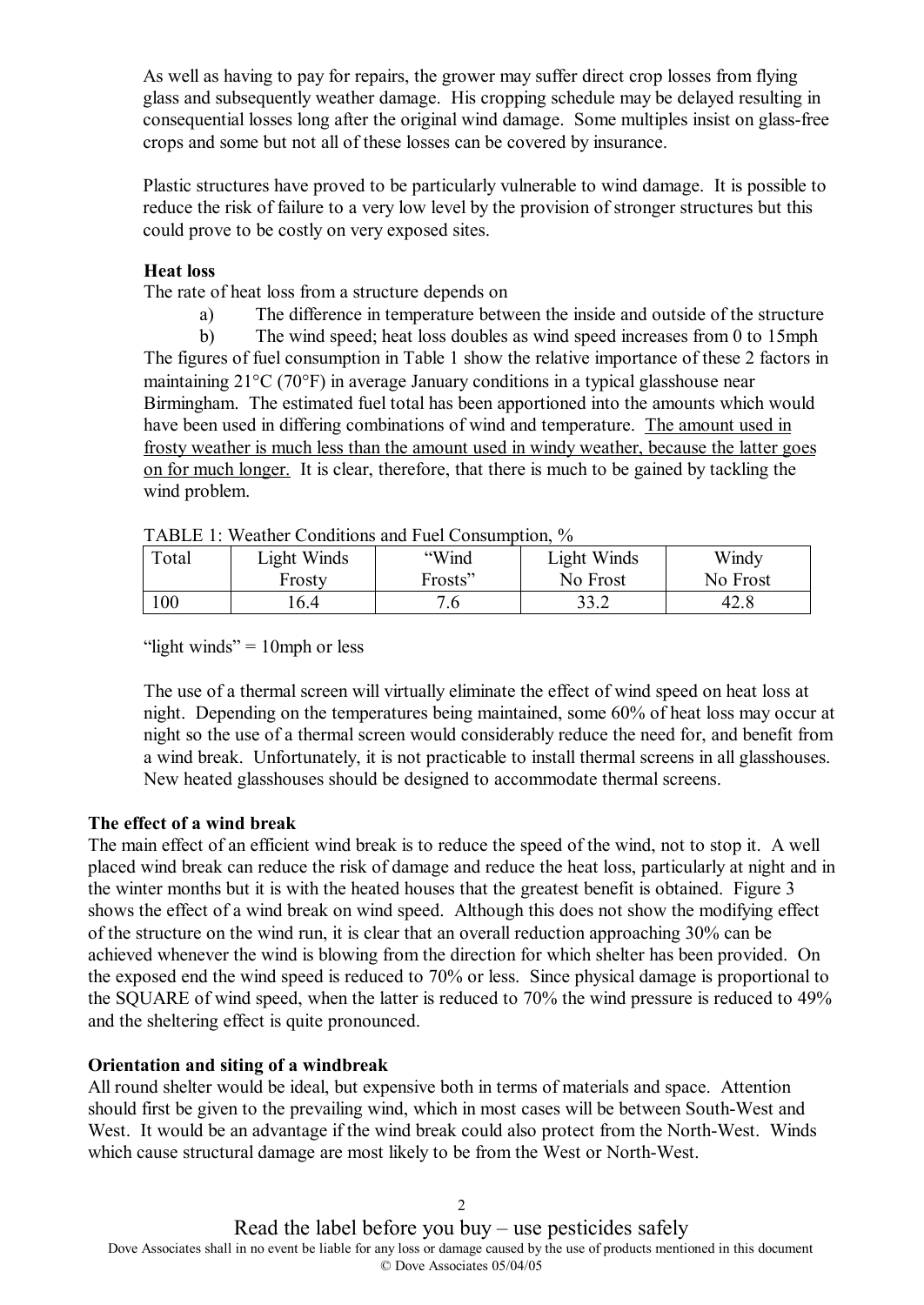The direction of the surface of the wind is influenced by topography of the ground and funnelling is often very noticeable along valleys. Windbreaks across a valley have maximum effect as the wind is most likely to beat a right angle to the windbreak. Windbreaks sited across sloped can impede air drainage on cold nights and so increase the risk of frost damage. This is particularly important at fruit blossom time and for sensitive crops such as runner beans. In such situations a gap of 0.3-0.6m should be kept open at the base of the windbreak to allow cold air to drain away (see figure 1).



# **Length of Windbreaks**

The length of a windbreak is also important. If it is too short, wind is deflected around it, leading to increased wind speed at certain points. Since wind speed is never constant the ratio of length to height must be at least 12:1 to take full advantage of the protection given by the windbreak.

# **Design and layout**

- 1. Too solid a barrier causes turbulence and may even increase the risk of damage down wind. Too thin a barrier will fail to slow the wind down sufficiently. Best results are obtained when about 45% of the frontal area consists of holes or small gaps, evenly distributed.
- 2. The wind break should be nearly as high as the structure or crop. To be fully effective, over a large area, it would need to be higher.
- 3. The shelter should extend well sideways beyond the area it is to protect. The further it is away, the longer it needs to be.
- 4. For economy, a space of up to 1m may be left at the bottom of tall artificial wind breaks without much loss of efficiency. This space can soon be filled with live shelter.
- 5. Gaps in wind breaks should be avoided. Where it is necessary to provide an opening, the wind should be prevented from blowing through it by staggering, i.e. overlapping, the shelter belt.
- 6. A major disadvantage of wind breaks can be the shading effect. A good compromise between loss of light and loss of shelter efficiency is obtained when a 50% permeable wind break is 4 times its own height from the glasshouse. Unfortunately, on many sites this cannot be attained because there is insufficient space available. Whether it would be worthwhile to site a wind break less than 4 times its own height from the structure of crop would depend on individual site factors such as exposure, temperature to be maintain, size, age and strength of glasshouse to be protected.

# **Natural windbreaks**

A wind break of trees is not expensive to provide but does take several years to establish and eventually occupies a lot of space. Deciduous trees are leafless in winter and early spring when shelter is most needed and unless they are very twiggy they fail to flow the wind speed sufficiently. Evergreen trees tend to be too dense with a risk of increased turbulence down wind. Because of their greater density, evergreens are more likely to be blown over. Light penetrates deciduous trees

> 3 Read the label before you buy  $-$  use pesticides safely

Dove Associates shall in no event be liable for any loss or damage caused by the use of products mentioned in this document © Dove Associates 05/04/05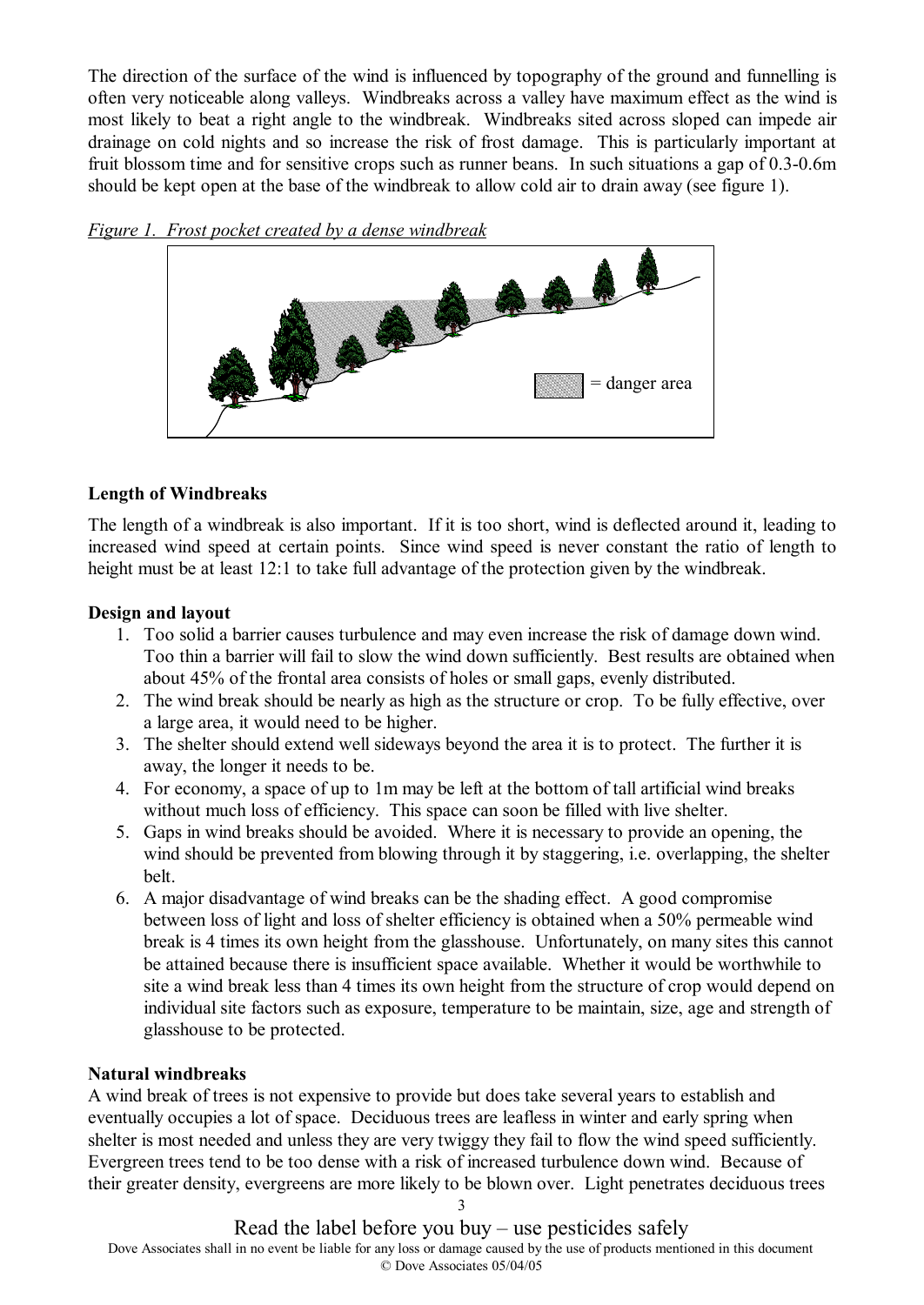in winter, reducing their shading effect compared with evergreens. Leavers from deciduous trees may black gutters.

An ideal shelter belt would consist of several rows of trees 25m tall containing a mixture of deciduous and evergreen species. On most glasshouse nurseries there is insufficient space and a single row of trees is all that can be contemplated. In this case, a good compromise is to alternate a deciduous with an evergreen species, planting at 1.5m centres.

The birch (Betula alba) is one of the best deciduous species. The grey alder (Alnus incana) and various bush willows (Salix caprea, cinerea, viminalis and their hybrids) are alternatives but tend to be less twiggy. All are relatively cheap to establish, are quick growing and will thrive in exposed positions and on most soil types. The common alder (Alnus glutinosa) is less suitable, being slower growing and requiring abundant soil moisture.

Poplars, eg Populus 'Eugenii' and P. 'Robusta' are only suitable where space permits a very tall, broad, branchy wind break (up to 25m more fastigiated poplars like 't x t' willow) and Dutch selections of S. alba are also suitable for tall windbreaks.

Leyland Cypress (x Cupressocyparis leylandii) is the most suitable evergreen. It is quick growing and when unclipped, stands salt winds well. Container grown stock should not be used as in some situations this does not produce well anchored trees. Lawsons Cypress (Chamaecyparis lawsoniana) and Western Red Cedar (Thuja plicata) are very similar and as easy to establish at a fraction of the cost. They are slower growing and need good soil conditions. Lawsons Cypress may not be as hardy as Leyland and Western Red Cedar may not take kindly to regular trimming and will not thrive in areas of low rainfall.

#### **Establishment**

Since trees for wind breaks are planted in exposed situations, it is essential that they are encouraged to develop a good, deep root system which will provide strong anchorage. Where necessary, under-drainage should be provided but pipes should not be if necessary and any lime or nutrient deficiencies corrected.

Young trees make rapid root growth early in their life and for firm anchorage as much of this growth as possible should be made in the permanent situation. The roots of young trees in containers soon become restricted and distorted, while the roots of plants grown on in nursery beds are likely to be damaged at transplanting. Suitable sizes for transplanting are 30-60cm for the evergreens and 60-90cm for the deciduous species although the willows and poplars, being easier to establish, can be planted up to 1.5m. It is a common fault to plant bigger, older and more expensive trees which establish badly giving disappointing results.

October is the best month for planting, allowing the roots to become established before the soil temperature falls. Avoid planting in the late spring, as the trees leaf out before the roots are established and losses can be high. Irrigation is likely to be necessary in the first season and possibly beneficial in the second and third until the trees are well established. It will be much less important if a black polythene mulch is used for weed control.

Evergreens need to be individually staked and tied as they are easily blown over in the first few years. Stakes should be driven into the planting holes before planting to avoid root damage. They need to be at least 2.5m long and driven 0.6m into the ground. States should be pressure treated and have a minimum diameter of 5cm to at least 2 ties/tree will be needed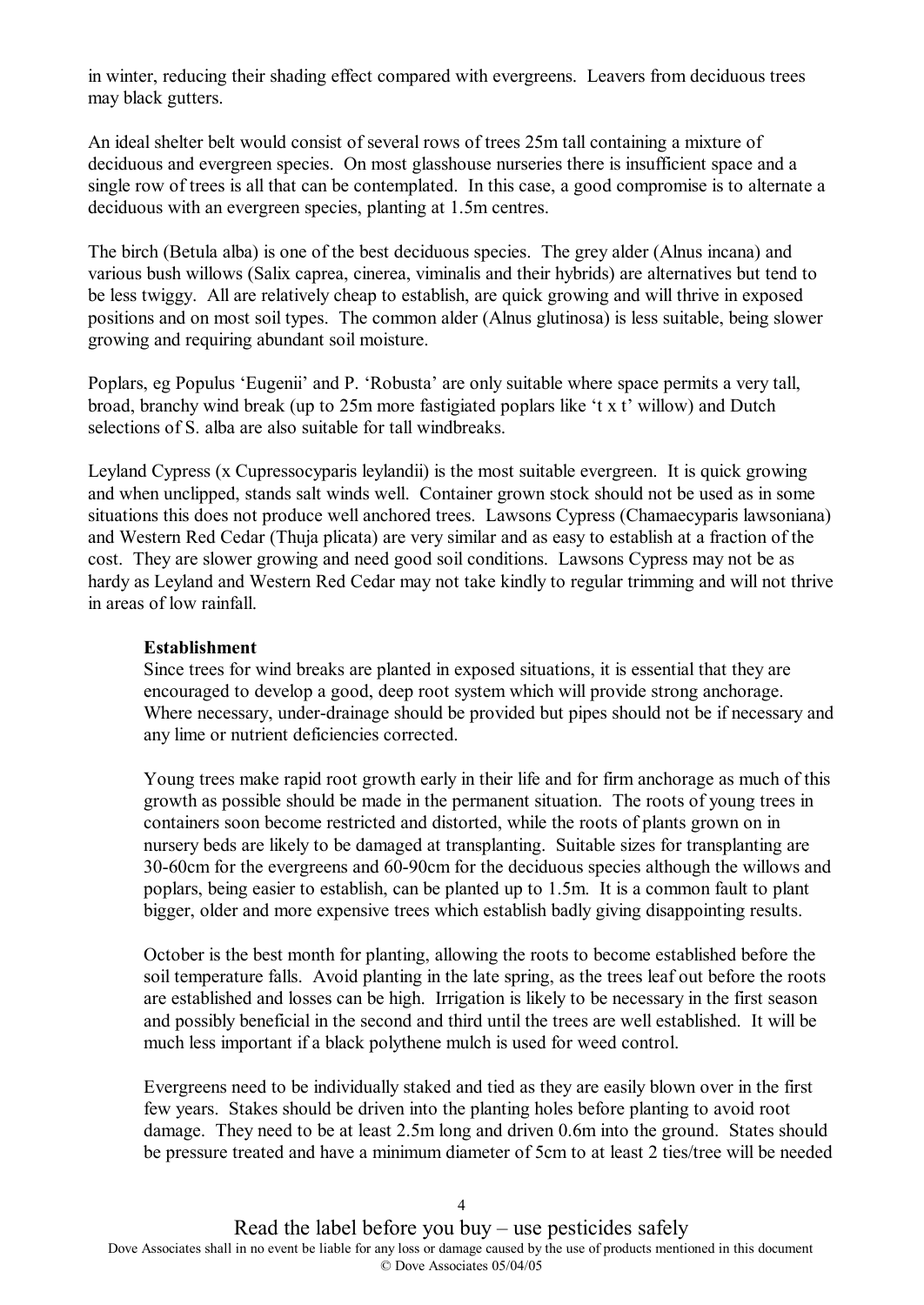when they reach the tops of the stakes. In the early years the ties need to be loosened annually to allow the main stem to expand without constriction.

Staking of deciduous trees is less critical and on many sites it is sufficient to strain a 10 gauge galvanised wire between 7cm posts every 3m. The posts should be 1.5m long with at least 0.6m in the ground. The wire should be on the up wind side of the trees and the trees tied to it so that they are secure and cannot chafe against it. Rabbit guards around individual trees may be necessary.

#### **Weed control**

Weed control is necessary in the first 2-3 years after planting otherwise the small trees will be smothered. Before cultivating the soil, glyphosate (Roundup) may be used to clean it of weeds, providing they are in active growth when sprayed and a 2 week interval is left between spraying and planting.

Weed control after planting is best achieved by laying a strip of black polythene, about 0.6m wide on each side of the tree stems and stakes. The 2 strips of polyethylene can be joined by special 8cm wide adhesive tape made for this purpose and the outside edges buried 15cm into the soil. This plastic mulch will give a100% control of weeds and conserve moisture, ensuring that the trees get a good start and continue to thrive, quickly producing an effective windbreak.

Herbicides can be used instead, but it is important to remember the correct timing and to accurately measure out and apply the right quantities. Apply 2.5kg of Butisan S plus 8 litres/ha of Ronstar liquid in February each year until the trees are established. In October each year, apply Butisan S alone. Any weeds that survive this treatment can be "burnt-off" with carefully applied Paraquat. Weeds do more damage to the trees than is likely to result from scorch due to drifted Paraquat.

After the third year, most wind breaks are dense enough to suppress weeds and the presence of a little grass has definite advantages in promoting deeper rooting which improves anchorage and discourages the production of suckers.

The 2 weedkillers mentioned above are safe to use in the vicinity of glasshouses and in sprayers which are also used to apply pesticides to the crops provided that reasonable precautions are taken, ie avoid spray drift by using a coarse, low pressure jet and by not spraying in windy weather; thoroughly wash out sprayer after use.

#### **Trimming**

The ultimate height of the wind break will be determined by the distance from the area to be protected and very rarely will it be so far away that the trees can be allowed to grow upwards indefinitely. To avoid excessive shading, the trees should not be allowed to grow taller than a quarter of the distance between them and the area. If they are to be trimmed mechanically, the ultimate height is dictated by the available machinery. Conventional machinery can not operate much above 4.5-5m. Annual trimming is recommended or the wood becomes too large for the machine and th shading effect may become unacceptable between trims. The sides also need trimming depending on the space available. Leaf-bearing twigs on deciduous trees tend to be concentrated near the edge of the canopy. Because of this, the wind breaking effect may not increase much after the trees have reached a width of 1m. If they are allowed to get much beyond this width, drastic pruning is necessary to reduce them which increases the labour content and, by removing much of the twiggy material, seriously reduces their

Read the label before you buy  $-$  use pesticides safely Dove Associates shall in no event be liable for any loss or damage caused by the use of products mentioned in this document © Dove Associates 05/04/05

 $\leq$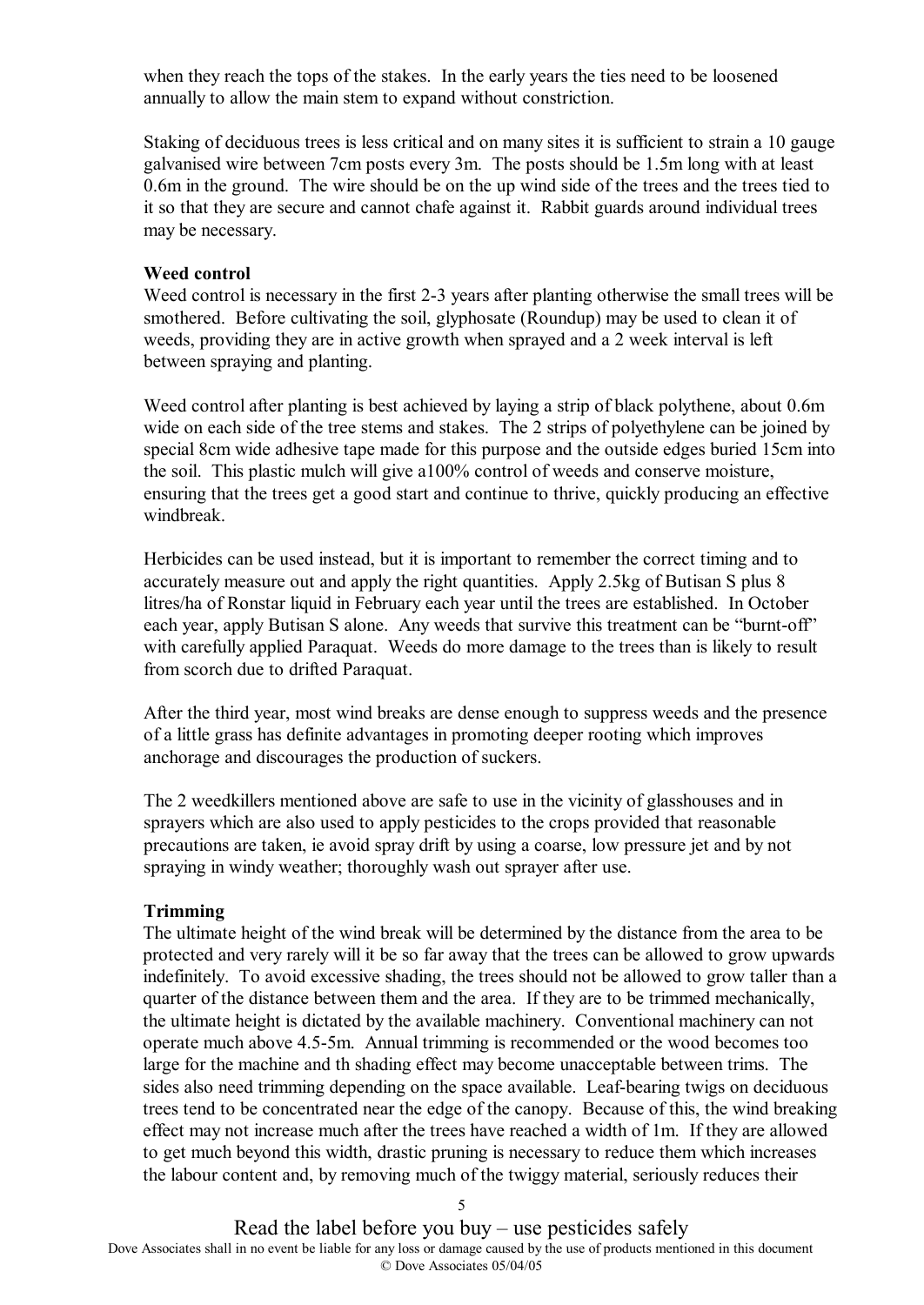effectiveness as wind breaks. Trimming the sides in the early years results in a better shaped and effective wind break.

# **Constructing a Windbreak**

A badly constructed or poorly maintained windbreak is worse than useless e.g. gaps in the barrier cause wind funnelling at increased speed and if the windbreak is sparse or does not come fairly close to the ground, the result is local acceleration of wind.

A windbreak facing the prevailing wind (or at least 50% of the prevailing wind) gives the most protection. Even a thin windbreak will give a reduction in the destructive value of wind, but 50% permeability has been found to be best, both experimentally and in practise.

#### **Distance Between Windbreaks**

Reduction of wind speed occurs up to a distance of 20-30H (H being equal total height of the windbreak) to the leeward of a windbreak with 50% permeability. At this distance the wind will have almost regained its original speed. Maximum benefit to crop yield occurs at a distance of up to 10H from a windbreak.

Single rows of trees 7-9m high every 70-90m therefore provide a good shelter without making too much land unproductive. In very windy situations it may be necessary to use windbreaks much closer than this, or to use double staggered rows of one or more species.

#### **Artificial Windbreaks**

Artificial windbreaks have the advantages of giving immediate protection with constant permeability and they take up little space. They do not compete with crops for water and nutrients and can be used wither as temporary or permanent shelter. They are ideal for protecting units of container grown nursery stock. They are also useful for protecting crops and living windbreaks until the living windbreaks become established.

The most efficient materials are those with a hole are a of about 50%. More dense materials reduce wind speed more markedly at first, but this effect extends over a much shorter distance downwind. Those with greater hole area give protection over a longer distance, but there is a smaller reduction in wind speed.

#### **Supports for Artificial Windbreaks**

These are normally round timber posts of Sweet chestnut, Larch or Douglas fir, placed at approximately three metre intervals. Although the methods of support are similar for most artificial windbreak materials, site exposure and prevailing wind speeds, height of the windbreak, soil type and method of anchorage must be considered when determining the size and length of supports.

Post size, i.e. the diameter of its thinnest end, is mainly determined by the height of the windbreak and exposure to wind. The depth of embedment in the soil is largely determined by the soil type and anchorage used. If the posts are embedded in concrete, a depth of 0.8 metres suits most situations shown in the example specifications for a 2 metre and a 3.5 metre high windbreak in Tables 2a and 2b.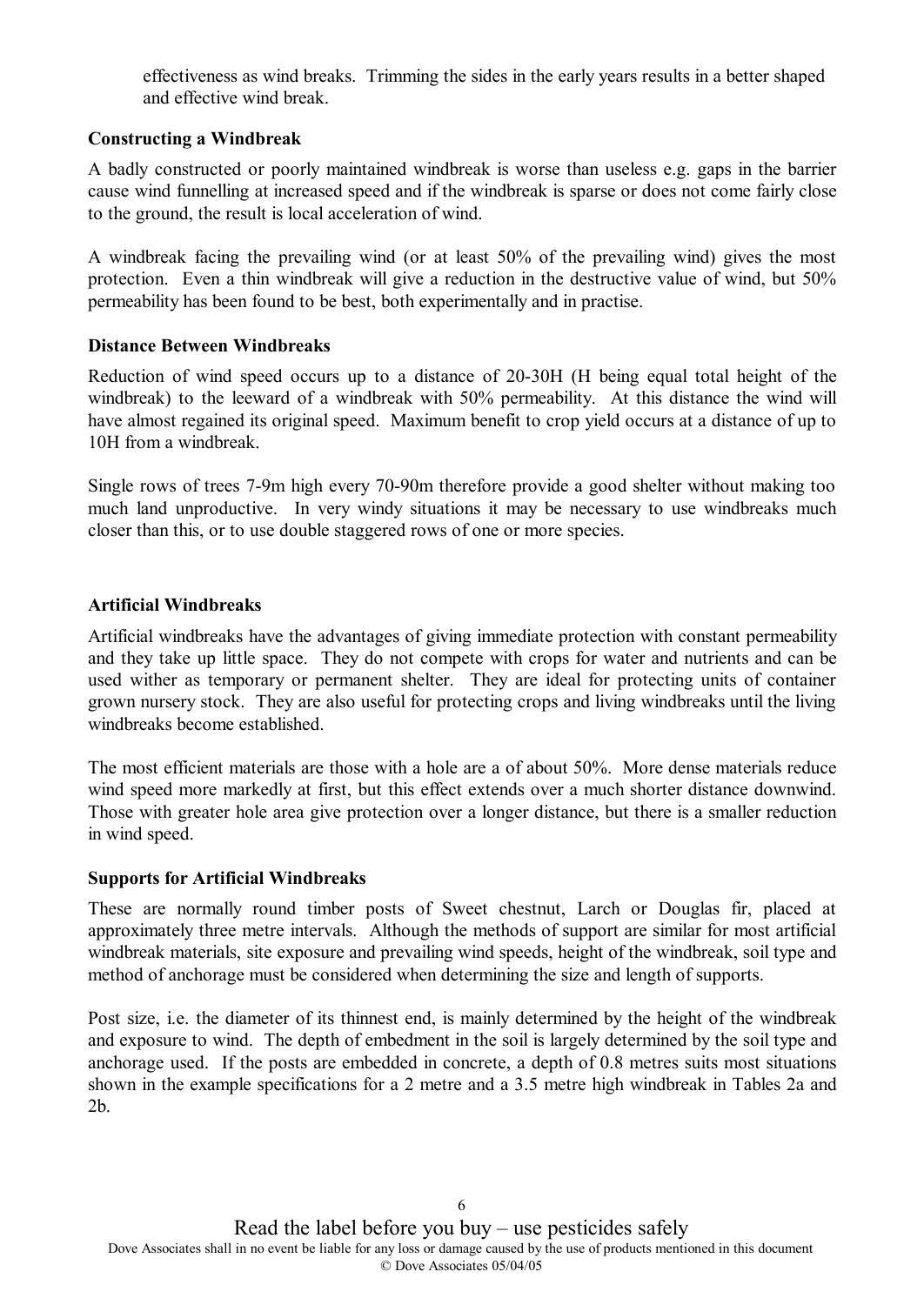When embedding in the soil, the type of soil and anchorage it affords greatly affects the depth of embedment required for stability of the windbreak. The soil types in Table 1 are described in engineering terms – the nearest agricultural classification does not indicate the anchorage potential.

| Table 1. Definition of soil types for Tables 2a and 2b |  |  |  |  |
|--------------------------------------------------------|--|--|--|--|
|                                                        |  |  |  |  |

| <b>Soil Grouping</b> | <b>Visual Assessment</b>                                            |
|----------------------|---------------------------------------------------------------------|
| Type 1               | Compact, well graded sand and gravel.                               |
|                      | Well graded fine and course sand.                                   |
|                      | Stiff clay.                                                         |
|                      | Stiff sandy clay.                                                   |
|                      | Should be well drained and in locations where water will not stand. |
| Type 2 (average)     | Compact fine sand.                                                  |
|                      | Loose course sand and gravel.                                       |
|                      | Compact well drained sandy loams and loamy sands.                   |
|                      | Firm clay.                                                          |
|                      | Firm sandy clay.                                                    |
|                      | Should drain sufficiently well so that water does not stand on the  |
|                      | surface.                                                            |
| Type 3 (poor)        | Loose sand.                                                         |
|                      | Soft clay.                                                          |
|                      | Clay loam.                                                          |
|                      | Loose clayey sand.                                                  |
|                      | Soft silty clays.                                                   |
|                      | Soft silty clay loam.                                               |

#### **Notes:**

| Compact      | - requires pick for excavation                         |
|--------------|--------------------------------------------------------|
|              | - 50mm square peg is hard to drive                     |
| Loose        | - can be excavated by spade                            |
|              | - 50mm square peg can be easily driven                 |
| <b>Stiff</b> | - difficult to mould by fingers                        |
|              | - requires pick for excavation                         |
| Firm         | - can be moulded with strong finger pressure           |
|              | - can be excavated by hand                             |
| <b>Soft</b>  | - can be easily moulded with finger pressure           |
|              | - requires pick for excavation                         |
| Well-graded  | - contains wide range of well distributed grain sizes. |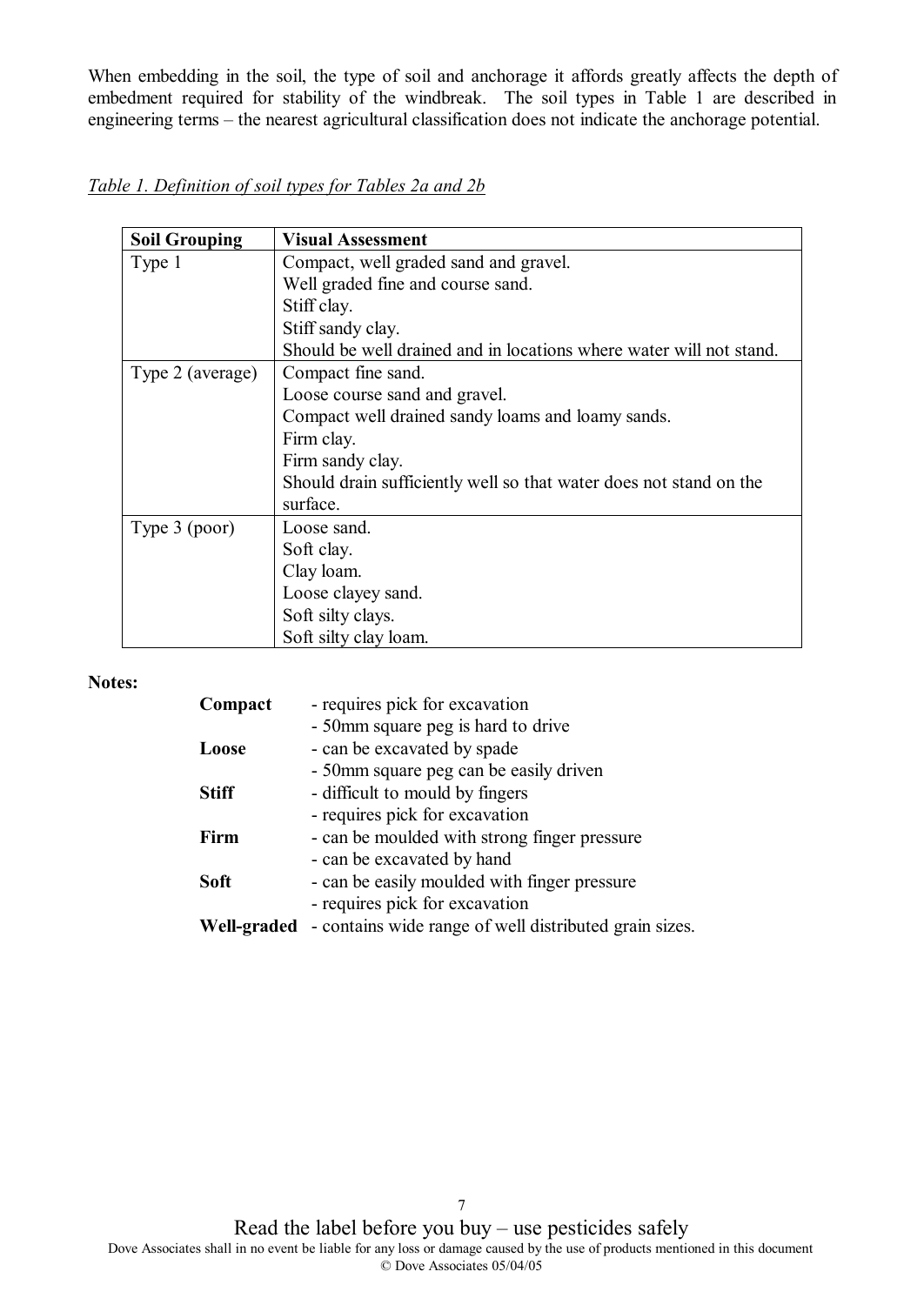*Table 2a. Specification for erecting 2m high windbreak – depth of embedment necessary when backfilling with either soil or concrete.*

Distance between supports = 3m

| Soil type 1            |                           | Soil type 2             |                              | Soil type 3      |                              |                         |                              |
|------------------------|---------------------------|-------------------------|------------------------------|------------------|------------------------------|-------------------------|------------------------------|
| Wind<br>speed<br>(m/s) | Post<br>diameter.<br>(mm) | <b>Soil</b><br>backfill | Concrete<br>450 or<br>600 mm | Soil<br>backfill | Concrete<br>450 or<br>600 mm | <b>Soil</b><br>backfill | Concrete<br>450 or<br>600 mm |
| 40                     | 110                       | 0.8                     | 0.8                          | 1.0              | 0.8                          |                         | 0.8                          |
| 42                     | 110                       | 0.8                     | 0.8                          | 1.0              | 0.8                          | 1.6                     | 0.8                          |
| 44                     | 115                       | 0.8                     | 0.8                          | 1.1              | 0.8                          | 1.7                     | 0.8                          |
| 46                     | 120                       | 0.9                     | 0.8                          | 1.1              | 0.8                          | 1.8                     | 0.8                          |
| 48                     | 120                       | 0.9                     | 0.8                          | 1.2              | 0.8                          | 19                      | 0.8                          |

*Table 2b. Specification for erecting 3.5m high windbreak – depth of embedment necessary when backfilling with either soil or concrete.*

Distance between supports = 3m

|               |                   | Soil type 1             |                     | Soil type 2             |                     | Soil type 3             |                     |
|---------------|-------------------|-------------------------|---------------------|-------------------------|---------------------|-------------------------|---------------------|
| Wind<br>speed | Post<br>diameter. | <b>Soil</b><br>backfill | Concrete<br>450/600 | <b>Soil</b><br>backfill | Concrete<br>450/600 | <b>Soil</b><br>backfill | Concrete<br>450/600 |
| (m/s)         | (mm)              |                         | mm                  |                         | mm                  |                         | mm                  |
| 40            | 150               |                         | 0.8/0.8             | 1.4                     | 0.8/0.8             | 2.2                     | 1.1/0.9             |
| 42            | 155               | 1.2                     | 0.8/0.8             | 1.5                     | 0.8/0.8             | 2.3                     | 1.2/1.0             |
| 44            | 160               | 1.2                     | 0.8/0.8             | 1.5                     | 0.8/0.8             | 2.4                     | 1.2/1.0             |
| 46            | 120               | 1.2                     | 0.8/0.8             | 1.6                     | 0.9/0.8             | 2.5                     | 1.3/1.1             |
| 48            | 120               | 1.3                     | 0.8/0.8             | 1.6                     | 0.9/0.8             | 2.6                     | 1.4/1.2             |

For erection of windbreaks a tractor, trailer and a post hole borer of 600mm diameter and/or post driver are needed. A fork-lift attachment with a bulk bin can be used as a platform: two people are usually needed. The marking out must be done carefully to be certain of the correct spacing between each support. The material of the windbreak should be attached to the sides of the posts facing the prevailing wind.

When using a lightweight material the position of the horizontal supporting wires must be marked on the uprights with care, as allowance has to be made for the material to fold round the top and bottom wires

# **Wind Speed**

Local wind speeds can be found on page 5. These apply to open country with no obstructions. Ground surface unevenness will deflect wind and may cause gusts of wind of the height of the windbreak, which should be taken into account. Wind speeds of the area largely determine the size of the posts (see Windspeed information sheet). Where anchorage is good, wind speed is a minor consideration in determining the depth of embedment.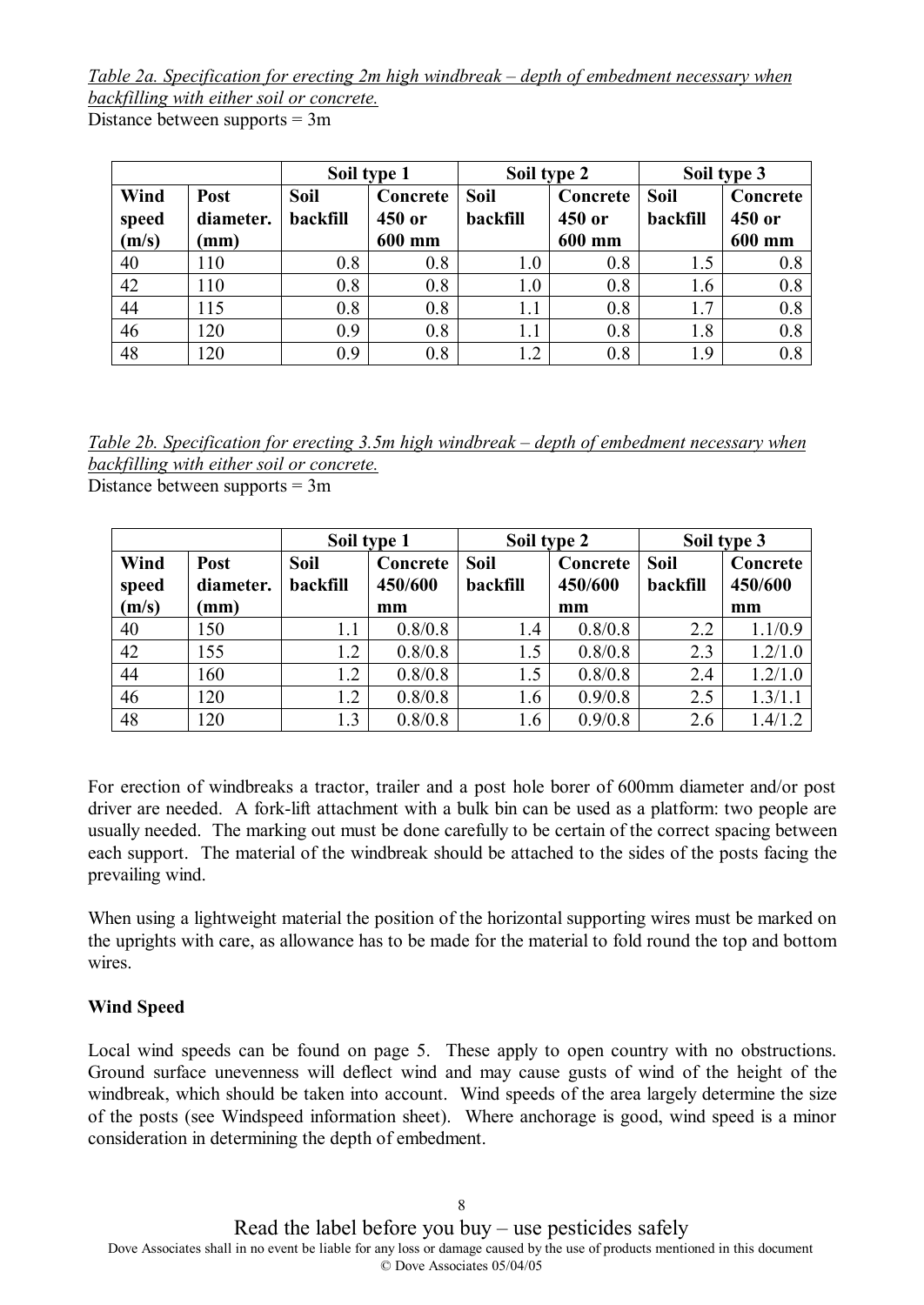